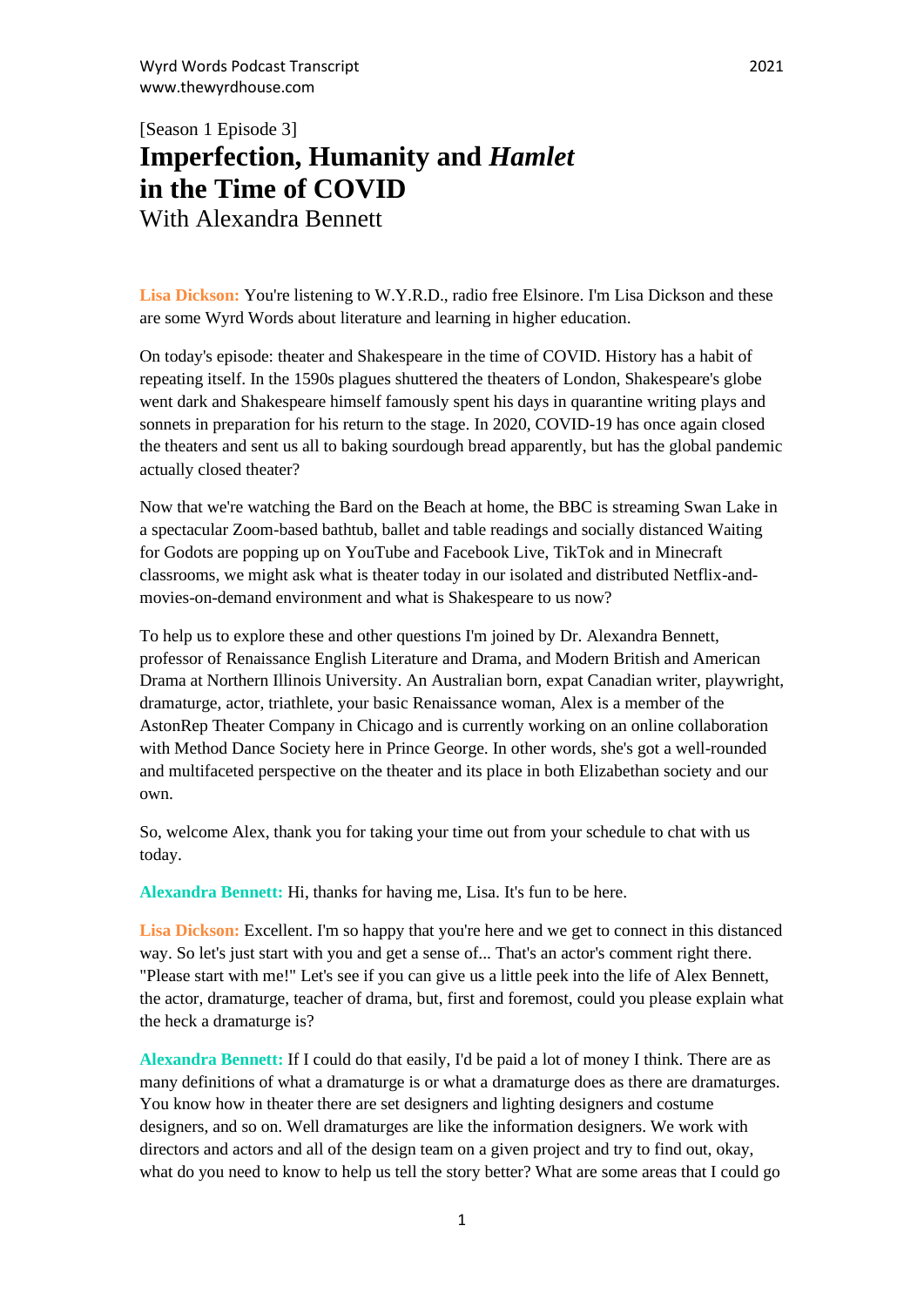and investigate in terms of history, in terms of language, in terms of culture, in terms of anything else I can help bring to the table to contextualize the work that we're creating.

That can also mean writing a note to, for the program to help explain some contexts or doing some interviews with people. And again, putting those in program notes or in displays in lobbies to help inform audiences about the contexts or about the intellectual or other information context of, of a given production. So that's a lot of the work that I've done in dramaturgy. From the audience's perspective, the whole point is that we're telling them a story and they see some of us, I mean, those who are actors, for instance, we're the people that the audience will see overtly telling the story. But behind those of us who are on stage are a whole bunch of people who we may never see, who are helping to tell that story. When I did a tour of the Stratford Festival years ago, I remember that they said for every person on stage, there are at least seven people off stage involved in working with the theater in terms of box office and, and ushers, but also the people backstage and all the, all the tech crew.

So there's a ferocious number of people involved in telling the story. And dramaturgy is just one of those divisions that helps bring the context to help tell a story.

Lisa Dickson: Excellent. So you've been both on the stage as well as behind in a bunch of different capacities. And you're also, a teacher of drama too, which gives you another perspective on top of that. So I want to see if we can kind of just go right back to the basics, the most basics of definitions, which are often the most difficult to... I'm starting out by defining, you know, what's a dramaturge in all of its multiple ways, but let's go even closer to the floorboards here. What is the theater for you? What makes theater, theater?

**Alexandra Bennett:** It's funny that you ask that, of course in this time of COVID, um, when traditional theater is simply impossible. Had we not been at a time of COVID the answer would have seemed relatively simple, not easy, but simple. And that is a group of people telling a story in front of another group of people in real space and real time. and it's the being together in space and time and in fact, the audience and all the actors and tech crew and everybody else, co-creating the experience of the story that makes the theatrical experience.

So, I was in a production of Wit half a dozen years ago, and I quickly learned there were audience members waiting to talk to me, to tell me their stories of end-of-life issues, of experiencing loved ones with cancer, of all the kinds of topics that Wit the Play raises. And I quickly realized that because we had told our story well, we had told Vivian's story well, now the audience felt comfortable telling us their stories. And so it became this kind of mutual sharing of stories and this community that we had created.

**Lisa Dickson:** Right. So for you, theater is really about connecting person to person or story to story in an interesting way. Theater is a place where people go to connect. Interesting. Why do you think theater itself is important?

**Alexandra Bennett:** I think theater is important for so many of us. Like, how many reasons do you want? I have so many!

# Lisa Dickson: Give me two!

**Alexandra Bennett:** Two? Oh, God. I'll have to reduce it to two? Okay. Theater is important for a million reasons, but among those reasons are: it's a way of exploring the fundamental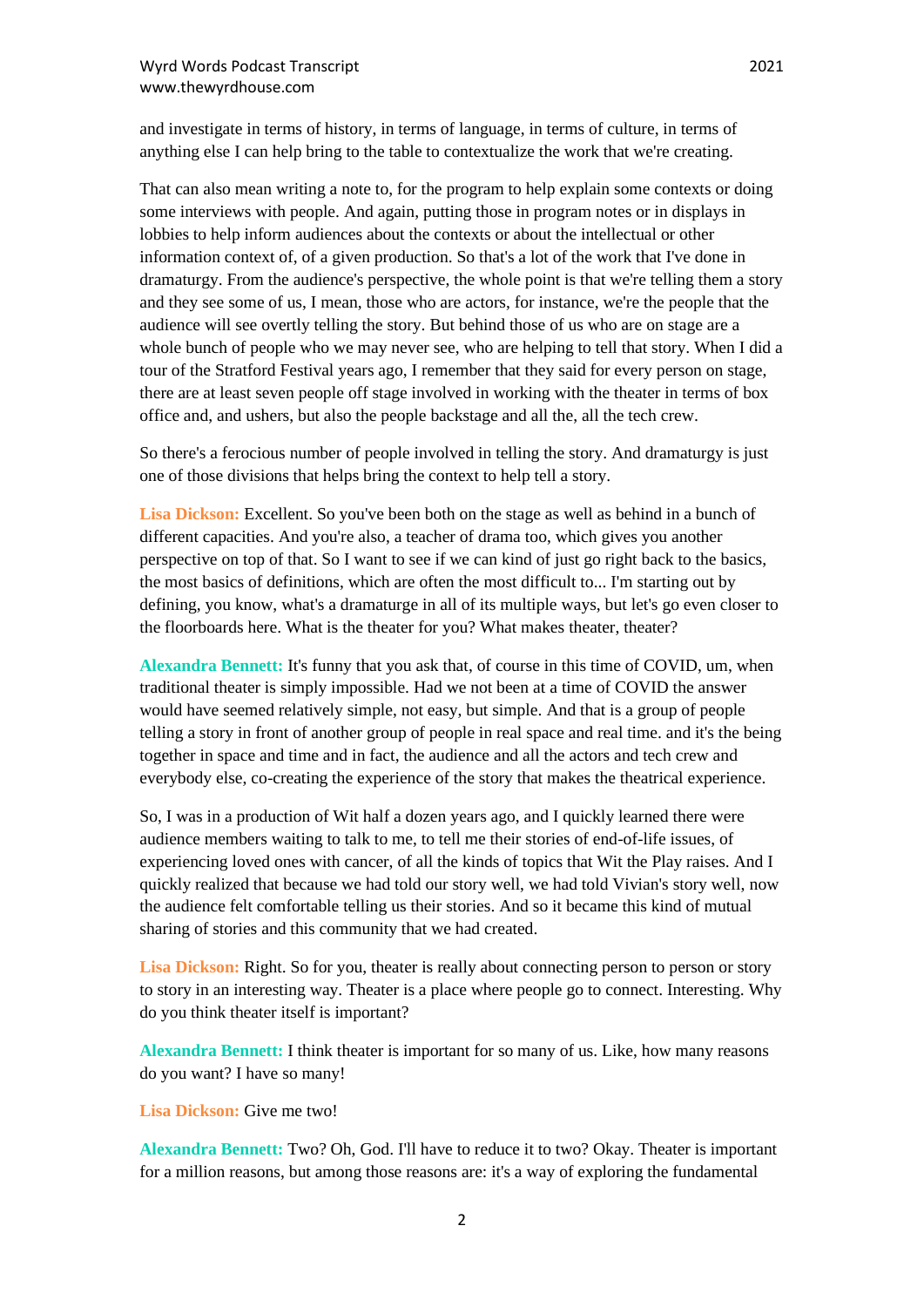question of "what does it mean to be human" with other human beings, ideally in real place space. And so an audience gathered together are communally, experiencing and playing a part in the experience of a story told, and then they themselves, audience members, can see this story and experience this story together. That's it, humanity in a set of circumstances that they themselves might have experienced or may never experience. Right? None of us are going to be medieval princes in Denmark anytime soon, but it doesn't mean we can't learn a lot from Hamlet. What does it mean to be a man in grief? What does it mean to be tasked with an almost impossible task or you have to be judge, jury, prosecuting, attorney, defense, attorney and executioner. That's just a ferocious situation that Hamlet's been put in.

What's important about theater is that we get to explore these questions together and learn something about ourselves, I think, in the process. I think, honestly, really good theater changes you.

Lisa Dickson: Right? Are you still there?

**Alexandra Bennett:** Yeah, yeah!

Lisa Dickson: Okay, good. You have to wiggle around so I know that you're still...

**Alexandra Bennett:** Yeah, dramatic pause, dramatic pause...

**Lisa Dickson:** Because I'm just looking at you in the tiny little preview window so I can't tell if you're actually... that's terrible. I'm sorry. Technology is not being our friend today and my brain is quite foggy, so I'm having a hard time compensating for it.

**Alexandra Bennett:** But here's an interesting point, Lisa, can I just add something to this? But yeah, technology is, is not our friend today, but what's fun about that and what I mentioned to my students this semester, when I started teaching online, cause like you I'm teaching online this semester is that's actually the bit that emphasizes that this is live. Things going wrong, things not going to plan. It's not perfect things. Freeze. It gets glitchy. Yes.

And the golden rule is something will go wrong. You have to adapt to it. You simply work with it, both on onstage and offstage, but also here in this, in this electronic environment, in some ways that's, for me, that's enabled me to celebrate the moments that go wrong. It's like, "look, something went wrong! Fantastic!" It means it's live. And it means we have to adapt on the fly. And so that's what we're doing. We're doing real live exchange here.

Lisa Dickson: Right. Oh, I love that. That's great. That has turned around my whole experience of Zoom, in that sense, but I think it's like existentially, there's a really interesting comment there, on how humanity is in the glitches, not in the smoother slick spaces, right?

**Alexandra Bennett:** Right. And this reminds me of something that I, when I trained at the school at Steppenwolf back in 2011, and one of the most useful lessons I learned there was that perfection is not only impossible to achieve, it's boring. Nobody wants to see perfect. We don't go to the theater for perfect. We go to see human, which means flawed, which means things go wrong. Which means, how do you deal with things going wrong? Because for many of us, that's how life works in real time. That's a lesson that perhaps film can't quite teach you as well, because film is so carefully produced and edited and gorgeous in its own way, but it's a different medium.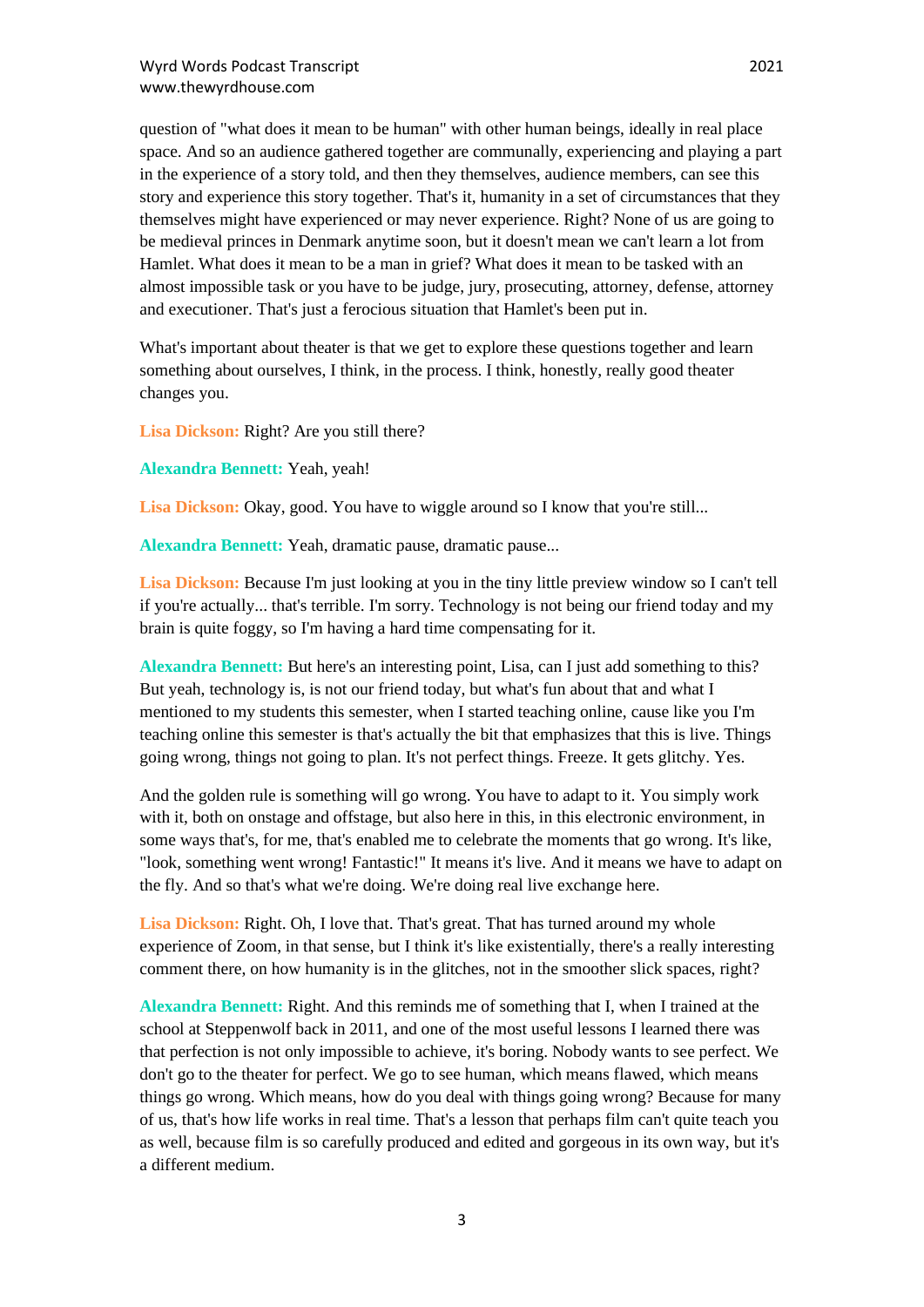**Lisa Dickson:** Yeah. and now that I think about it, you know, that is the essence of story, too. So nobody goes to the theater to watch Hamlet have a great life with no problems.

**Alexandra Bennett:** Nope. Nope. That's not why we're seeing Hamlet.

**Lisa Dickson:** Yeah. And the whole purpose of, of Hamlet as a story is about somebody having to adapt constantly to things just not working out the way that he wanted to. And in one of the other interviews that I did, my colleague was saying that in her reading Hamlet's really about disappointment, right, since that, you know, he's supposed to, to be at school at Wittenberg and he's not. He's trapped at home with his weird family and, and you know having to deal with that. And I think about, in Act 2, which is this huge, vast, long scene, and it's just Hamlet onstage, in the middle of the stage, with just people coming at him from all directions and they're all asking him stuff and "explain yourself" and "what matters to you" and, and it ends with that amazing speech that starts with "now I am alone," right? And he's just so exhausted.

And so now I'm sort of thinking about, you know, the vagaries of Zoom and, and, you know, the way that we get chopped up and frozen and all of those kinds of things and having to, to respond. And so maybe there's something when we're thinking about teaching and we're thinking about theater and stories, like in that bedrock, there's something there about imperfection, right? It was just a very Renaissance way of thinking about things. Cause that's what the, that's what I sort of see as the central question of the Renaissance, which is like, why aren't we perfect? You know?

# **Alexandra Bennett:** Yeah.

**Lisa Dickson:** And, so there's something really kind of deep, I think, when we start to think about what these foundational definitions are of, you know, what are we doing in a classroom? What are we doing when we're learning or when we're on the stage acting? And I just love that way of thinking about glitches, right? That there's something so human about glitches and, and that we can actually connect where things break down, maybe even more than we connect where things don't. Does that make sense?

**Alexandra Bennett:** Exactly. Yeah, it totally does. And it's certainly something that I've been encouraging with my students as well, saying "yep, we're all learning this electronic, these tools, together" and stuff will go wrong and if you're having issues connecting, sometimes I'll have students type in the chat box "I'm so sorry, I'm having connectivity issues, I'm going to jump out and jump back in." I'm like, "yes, please do, keep going." Cause I've always got my mic on in class. So I'll read out what's happening in the chat so everybody can know that this is part of the conversation and the discourse, but we've all got the, the, the glitches and the, the so ons. And this is all just part of the communal experience of, okay, we are in not the same physical geographical place, but we are in some ways in the same time.

#### **Lisa Dickson:** Yeah.

**Alexandra Bennett:** And so in sharing this time together, there are going to be slips in the space time continuum, if you like, that we can acknowledge and say, "but this is how we can connect," even over or with those mistakes in those areas like, "Oh man," we can all go "Oh man" together that something's gone wrong and still work together to try and work through it.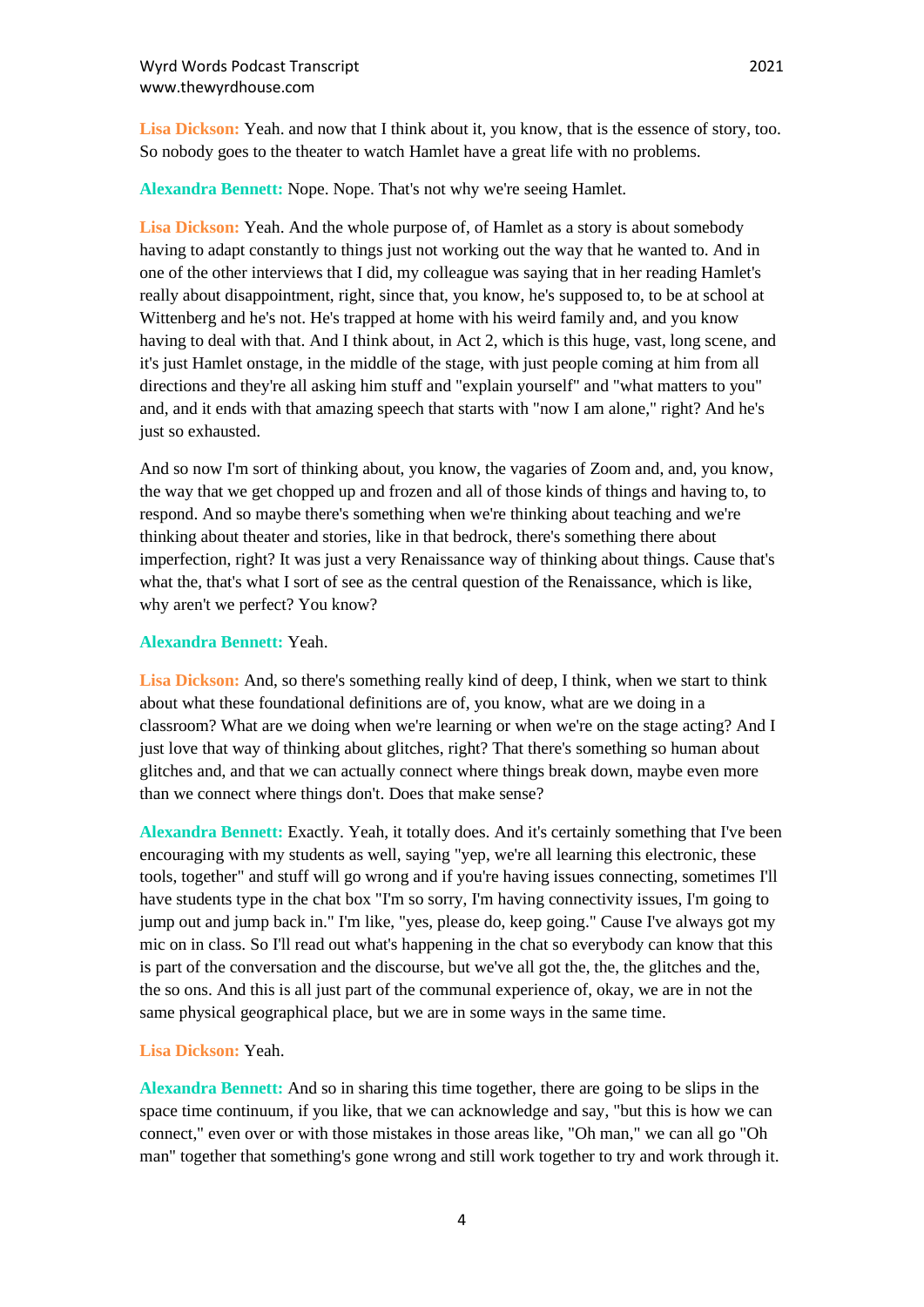**Lisa Dickson:** Right. Right. And that actually brings me to... In a beautiful, almost-like-weplanned-it segue, to the question about how have our new conditions, social distancing, and lockdown, and in a lot of places, social unrest, political unrest, economic uncertainty, how is that shaping how we're thinking about theater or doing theater or experiencing it?

And one of the things that's sort of the core of focus or question for my Hamlet course this semester is, what is a COVID Hamlet? You know, how do you do Hamlet in Zoom? Or how do you do... What would Hamlet be like if all of the characters are wearing masks, you know? Um, so can you talk a little bit about that, to sort of round out our conversation here?

**Alexandra Bennett:** I can try. I have no idea whether what I say will be useful, but the question that you've asked about how all of the disruptions that have gone on recently and are still going on with COVID and isolation and social unrest and economic uncertainty, and so on, are fundamentally, I think, changing the conversations people are having about what theater is and how we can do it. With so many theater companies having to shut their doors and having to close down for at least one season, if not a year, if not the foreseeable future, when, and you're not able to be on stage making work, what do you end up doing? What can you do? And it raises all kinds of fascinating questions about what is theater anyway, and can monologues written for Zoom, for instance, count as theater?

At the outset of lockdown in the UK, in March, a company called, I think it's Papa Tango theater company, www.papatango.co.uk. I think, created a competition or asked for submissions for a series of monologues, for a collection they called "Isolated But Open." The texts are available online, as our performances of these monologues, and they're written in quarantine to be performed by solo artists in quarantine. And is this a form of theater? Absolutely, it is. Because you get this very strong sense... There's a marvelous one, I actually use it in class, the playwright Rachel De-Lahay wrote this marvelous monologue for a woman who was sending out a message on Facebook Live. So it had all the attributes you would expect from a Facebook Live—speech, monologue, performance, whatever—and yet it's written as a play, written for embodiment. I highly recommend it.

So these are carefully written for the circumstances in which we find ourselves is a form of that kind of connection I was talking about before. Is it possible? Sure. Is it exactly the same? No. But is it possible or forms of connection possible? Yes. But asking that fundamental question, how do we connect in a theatrical way or using the medium of theater now, encompasses all those bigger issues as well, issues of accessibility, both economic, but also practical accessibility. Whose voices do we hear? Whose bodies do we see on stage, who's in charge.

All those issues coming up now... in some ways, the current circumstances have enabled to see it in a positive light, enabled companies to sit back and say, "okay, this is how we've always done things. Do we have to keep doing things this way? Or can we develop new ideas, new strategies," the kinds of questions we're asking as teachers as well, right? We've traditionally been teachers in physical classrooms, working with students. When that's not possible, how do we teach? And when it does become possible again, what can we take from this period of, in between liminality, if you like, and bring to the classroom in a new way, so it's not just the same thing we've done before. Does that make sense?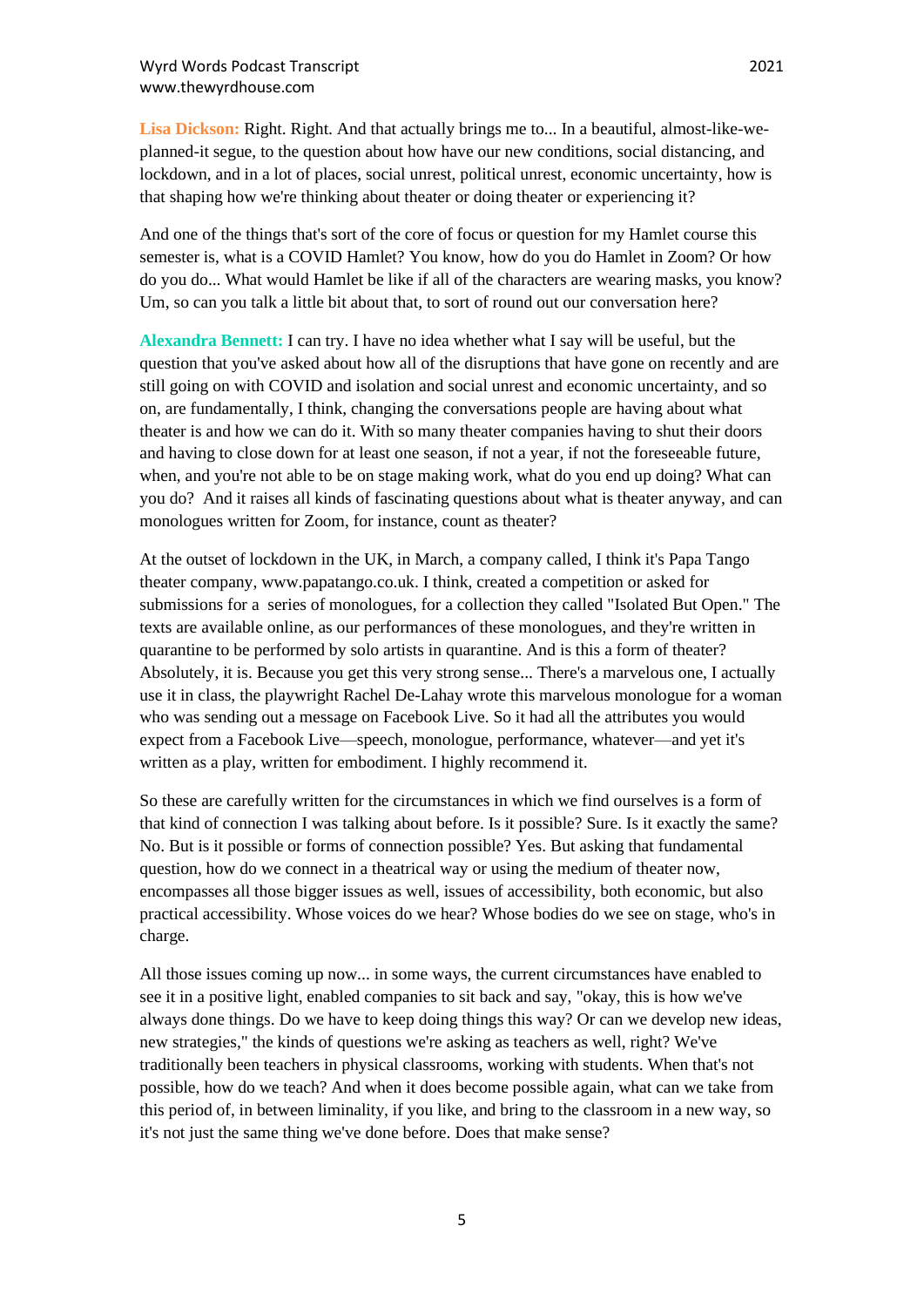**Lisa Dickson:** Yeah, I think we are, at a bit of an inflection point here on how we think about what counts as connectivity and, and can we rethink those in, in different ways? Right. And so there's an opportunity there. There's also a sense of loss, I think, as well.

## **Alexandra Bennett:** Yes.

**Lisa Dickson:** And I think feeling that loss is also a way to ask ourselves, well, what do we really value? In that we feel like we've lost it, and once we understand what we value about theater, for example, then it opens up the possibility of exploring different ways of finding that value again, or living that value again.

# **Alexandra Bennett:** Agreed.

**Lisa Dickson:** Which we maybe don't have to ask ourselves when things are going well, and that brings us back to, you know, error and the glitches of life, right? When we think about Hamlet, who is sort of thrown into this moment where he has to ask himself the most fundamental questions about what he cares about and what his values are and how do you act now?

How do we live now is the question that William Morris asks and, and that, I think, is really something... Again, it's another one of those questions that underpins teaching and learning and theater and Hamlet and storytelling, because they are asking, as you say, those questions about, you know, how am I going to be human? How are we going to be human together, in these new circumstances?

**Alexandra Bennett:** Yeah, I mean, Hamlet's a great case study for right now, isn't it? His whole world has been turned upside down. He's not only lost his father, his mother has remarried, he has to be back in Elsinore with, as you say, his dysfunctional family, instead of learning, um, in Wittenberg where he'd rather be. Life is no longer theoretical for him. It has to be very practical. What does it mean to be human and what does it mean to be Hamlet in this circumstance, right? And he's learning and adapting and trying things out and failing sometimes, and then succeeding at others as he goes.

And I think we're all striving to do that. At the same time he's mourning what he has lost, as indeed we are and must as well. I don't think there's a single theater practitioner I know, or know of, who isn't deeply grieving the losses of theater as we knew it. Speaking for myself, I desperately miss being in a rehearsal hall. I desperately miss performing in for and in front of an audience. I desperately miss that communal experience of storytelling. No question.

It's not possible to do that safely right now. And I would hate to endanger anyone in telling the stories the way we traditionally have. So I'm taking what refuge I can in saying, well, what, how can we achieve these kinds of connection in other ways. And then when we do finally get back into the rehearsal halls and so on, what can we take from this to help inform our rehearsals from now on so we can maintain and continue this kind of connection.

**Lisa Dickson:** I was listening to a podcast with Anson Mount, the actor. He was wondering if we were going to see a resurgence of the classical amphitheater again. That we'll be playing in different kinds of spaces and with the emergence of sort of outdoor theaters again, are we going to have different kind of stories? Because, you know, emoting on a stage at the bottom of a Hill, it's a lot different from emoting into a camera, you know, so what is that going to do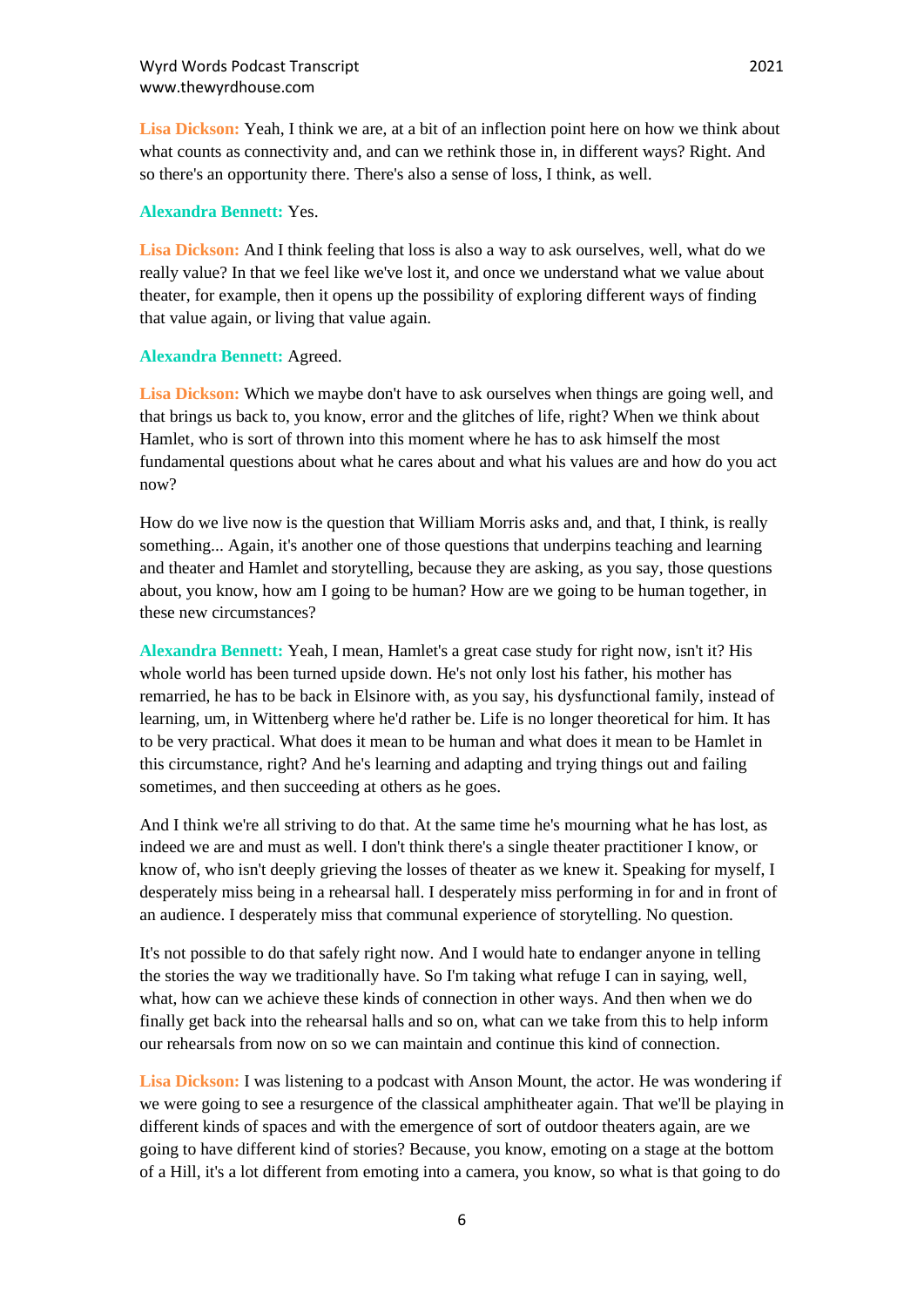to the way we use our voices and, and what we understand in terms of how we present ourselves and the kinds of stories that we tell in those new spaces.

### **Alexandra Bennett:** Absolutely.

Lisa Dickson: As you were saying, the quarantine monologue might be a new genre for us. Maybe we're going to see another resurgence of the soliloquy. I think about the romantic poets and how they recuperated the soliloquy at their particular moment in time, because it spoke to their understanding of, of feeling and the self and all of those kinds of things.

**Alexandra Bennett:** I think in some ways we already are, Lisa. I think it's remarkable the number of plays that are now being written for this format. Instead of saying, "oh crap, how do we adapt existing plays to this format?" And you can do some of them really quite well.

There's this company called The Show Must Go Online and they are staging, in fact, all of Shakespeare's plays in the order in which they believed he wrote them, on Zoom. Lives. And the way they coordinate it, it's really very clever. They've got an international cast every time and once a week, they'll put on a new Shakespeare play and they've got it very carefully coordinated so that if I need to hand you a piece of paper, I take my hand and my piece of paper and I move it towards my camera and you move your hand towards your camera and you, with a piece of paper, you take it from me and "hey presto!" I've handed you a piece of paper. That sort of thing. Whoever is on stage is all who, the only people you see on your screen at any given moment. And they've done some really clever elements of coordination of movement and gesture and voice and so on to make it very clear that this is what is happening in this scene.

So it's a way of adapting, an existing play for this modern circumstance. Yes. And at the same time, there are plenty of playwrights now who are writing plays for the Zoom interaction, writing plays designed to be done in isolation for the Zoom context, using what the camera enables. So I think in terms of a resurgence of interest in soliloquies or monologues, oh, that's happening right now. That's what theater people do! We adapt to given circumstances and we tell stories.

Lisa Dickson: That's right. So you're particularly well situated, I think, as an example of how we might move forward in a broader sense. So I think we have come to the end of our time and I would love to talk to you forever! I'm going to let you go at this point.

# **Alexandra Bennett:** Okay.

**Lisa Dickson:** So I want to thank you very, very much for coming and sharing your time with us and your expertise in your multifaceted experience of the theater world and the teaching world and the Hamlet world and the Elizabethan world. You're like, a perfect package for all of them.

#### **Alexandra Bennett:** I do what I can!

Lisa Dickson: ...and needing right now...

**Alexandra Bennett:** I actually have played the gravedigger in Hamlet, so that's my connection to him.